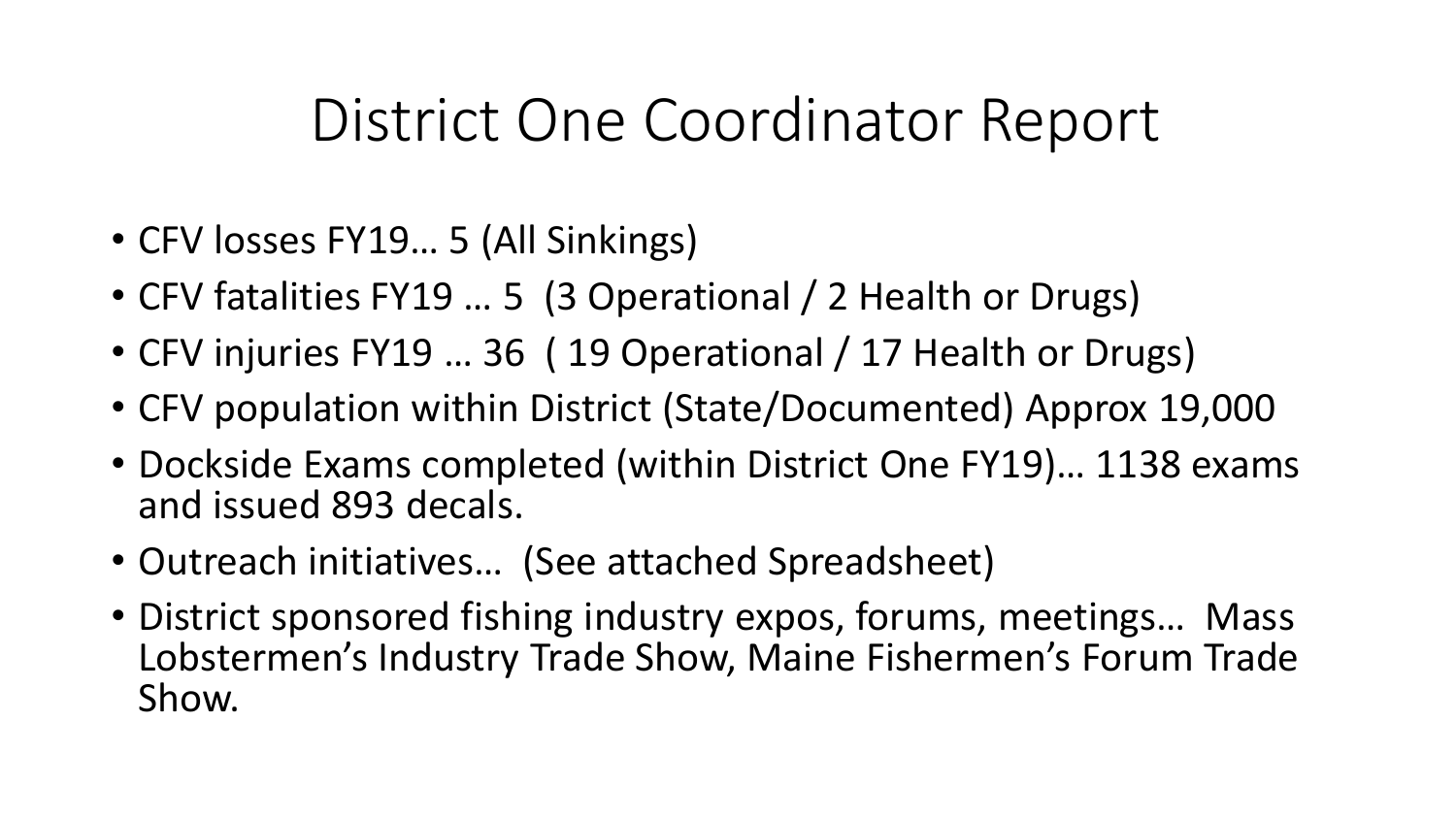## District One F/V Safety Initiatives Monthly Boarding at sea boarding results for follow-up by examiners

| <b>Actrivity ID</b>           |                      |                                     |                              | <b>DECAL STATUS</b>                     |
|-------------------------------|----------------------|-------------------------------------|------------------------------|-----------------------------------------|
| $\bf{Red} = \bf{Safety}$ Vios |                      |                                     |                              | (Yellow = No Decal or decal is not good |
| $Blue = Other$                |                      |                                     |                              | for the operating area)                 |
| $Green = Fishery$             | <b>Activity Date</b> | <b>Department</b>                   | <b>Location</b>              | $(* = Decal Exping / Exam still good)$  |
| 6768593                       | 7/31/2019            | SECTOR BOSTON (007259)              | <b>GLOUCESTER HARBOR, MA</b> | YES>100 6/01/2018                       |
| 6770348                       | 7/21/2019            | <b>CGC REEF SHARK (009381)</b>      | <b>STELLWAGEN BANK</b>       | None at the time of boarding            |
|                               |                      |                                     |                              | <b>NOW YES&lt;50 (8/02/2019)</b>        |
| 6770363                       | 7/20/2019            | CGC REEF SHARK (009381              | <b>STELLWAGEN BANK</b>       | YES>100 9/22/2019                       |
| 6766898                       | 7/29/2019            | <b>Station South Portland</b>       | LITTLE JOHN ISLAND, ME       | <b>NONE</b>                             |
| 6773671                       | 7/22/2019            | <b>USCGC OCRACOKE (WPB 1307)</b>    | 4 NM SE OF RAGGED ISLAND, ME | YES>100 2/18/2019                       |
|                               |                      |                                     |                              |                                         |
|                               |                      |                                     |                              |                                         |
|                               |                      |                                     |                              |                                         |
|                               |                      | <b>MISLE &amp; CGBI DATA FOR D1</b> | <b>TOTALS</b>                |                                         |
|                               |                      | <b>NUMBER OF BOARDINGS</b>          | 144                          |                                         |
|                               |                      | <b>NUMBER OF COMPLIANT F/V</b>      | 115                          |                                         |
|                               |                      | <b>NUMBER F/V WITH SAFETY VIOS</b>  | 29                           |                                         |
|                               |                      | <b>TOTAL NUMBER OF SAFETY VIOS</b>  | 53                           |                                         |
|                               |                      | <b>COMPLIANCE PERCENTAGE</b>        | 80%                          |                                         |
|                               |                      | <b>WITH CURRENT CFVS DECAL</b>      | 74                           |                                         |
|                               |                      | <b>PERCENT WITH DECALS</b>          | 51%                          |                                         |
|                               |                      | <b>WITH CURRENT CFVS EXAM</b>       | 96                           |                                         |
|                               |                      | PERCENT WITH CURRENT EXAMS          | 66%                          |                                         |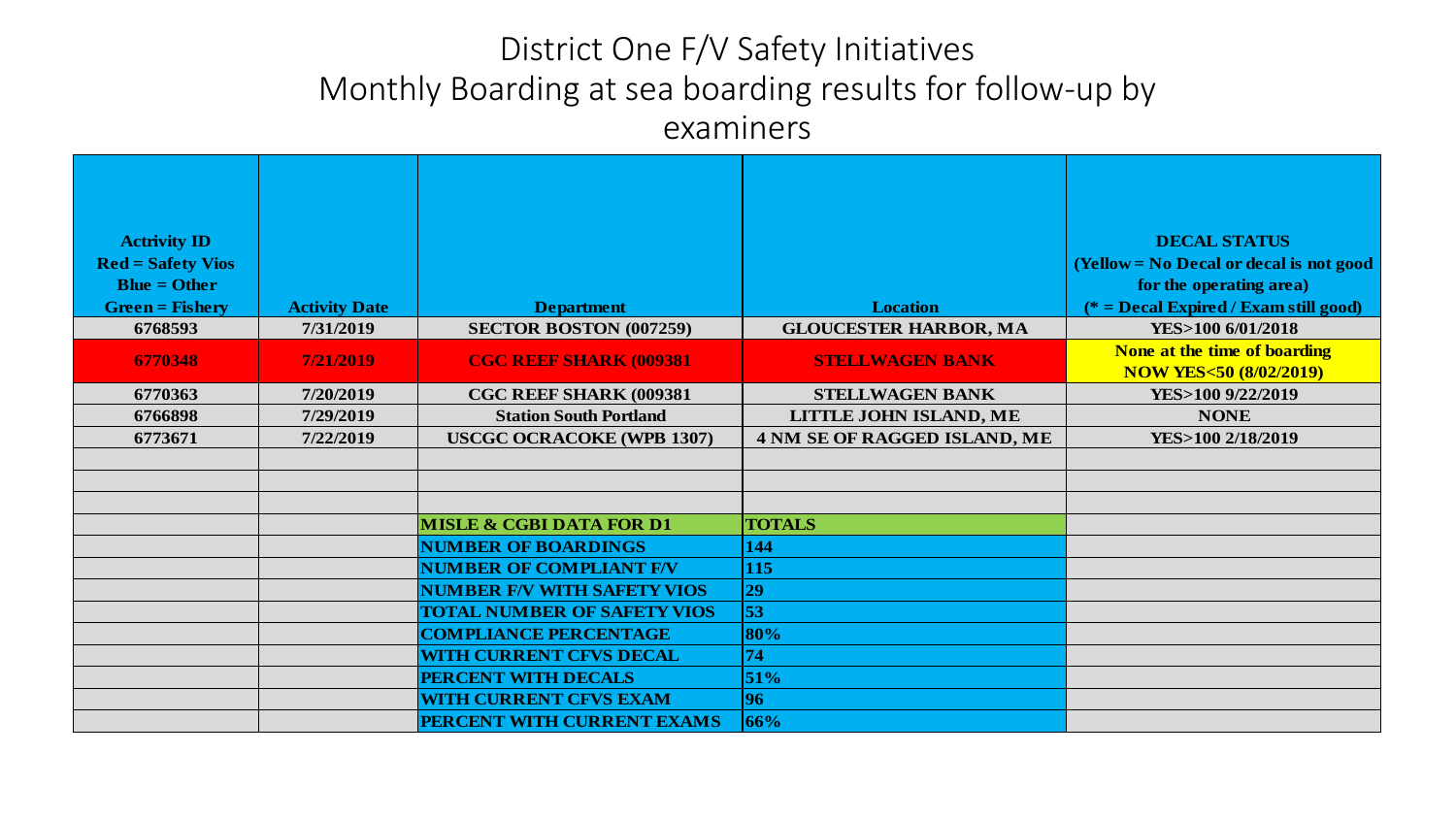## First District F/V safety Initiatives

- Provide safety training segment for all NMFS Observers. Assist with safety checklist, provide weekly update of decals, any other MISLE related safety assistance

- Work with the NMFS Permit and enforcement folks to reduce the number of tuna vessel w/o a decal. There are over 4,000 permits for D1 and about half posses a valid decal.

| <b>PERMIT</b> | <b>TUNA PERMIT NUMBER</b> | <b>TUNA CATEGORY</b>    | <b>PERMIT YEAR</b> | <b>DATE ISSUED</b> | <b>CCGD1 ACTIVITY NO.</b><br><b>YEAR DECAL ISSUED</b><br><b>YELLOW - 2013</b><br><b>BLUE - 2014</b><br><b>GREEN - 2015</b><br><b>RED - 2016</b><br><b>PURPLE - 2017</b><br><b>GREY - 2018</b> | <b>DISTANCE</b> |
|---------------|---------------------------|-------------------------|--------------------|--------------------|-----------------------------------------------------------------------------------------------------------------------------------------------------------------------------------------------|-----------------|
| 151346        |                           |                         | 2017               |                    |                                                                                                                                                                                               |                 |
|               | 10170981                  | <b>GENERAL</b>          | 2017               |                    |                                                                                                                                                                                               |                 |
|               | 10046990                  | <b>GENERAL</b>          | 2017               |                    |                                                                                                                                                                                               |                 |
| 149986        |                           |                         | 2017               |                    |                                                                                                                                                                                               |                 |
|               | 10173668                  | <b>GENERAL</b>          | 2017               |                    |                                                                                                                                                                                               |                 |
|               | 10129610                  | <b>CHARTER/HEADBOAT</b> | 2017               |                    |                                                                                                                                                                                               |                 |
| 221847        |                           |                         | 2017               | 9/8/2015           | 5720056                                                                                                                                                                                       | $\leq 12$       |
|               | 10173286                  | <b>GENERAL</b>          | 2017               | 5/30/2017          | 6162440                                                                                                                                                                                       | $20$            |
|               | 10145399                  | <b>CHARTER/HEADBOAT</b> | 2017               |                    |                                                                                                                                                                                               |                 |
| 233821        |                           |                         | 2017               | 11/28/2017         | 6314686                                                                                                                                                                                       | <20             |
| 150183        |                           |                         | 2017               | 3/21/2018          | 6376420                                                                                                                                                                                       | <12             |
| 310235        | 10013585                  | <b>GENERAL</b>          | 2017               |                    |                                                                                                                                                                                               |                 |
|               | 10155177                  | <b>GENERAL</b>          | 2017               |                    |                                                                                                                                                                                               |                 |
|               | 10121664                  | <b>CHARTER/HEADBOAT</b> | 2017               |                    |                                                                                                                                                                                               |                 |
| 242930        |                           |                         | 2017               |                    |                                                                                                                                                                                               |                 |
| 233621        |                           |                         | 2017               | 5/17/2018          | 6419419                                                                                                                                                                                       | <12             |
|               | 10134162                  | <b>CHARTER/HEADBOAT</b> | 2017               |                    |                                                                                                                                                                                               |                 |
| 233189        |                           |                         | 2017               |                    |                                                                                                                                                                                               |                 |
| 223624        |                           |                         | 2017               | 5/31/2017          | 6174765                                                                                                                                                                                       | $\leq 12$       |
|               | 10174298                  | <b>GENERAL</b>          | 2017               | 5/18/2017          | 6149398                                                                                                                                                                                       | $\leq 12$       |
|               | 10155451                  | <b>CHARTER/HEADBOAT</b> | 2017               |                    |                                                                                                                                                                                               |                 |
| 210958        |                           |                         | 2017               |                    |                                                                                                                                                                                               |                 |
|               | 10172314                  | <b>GENERAL</b>          | 2017               |                    |                                                                                                                                                                                               |                 |